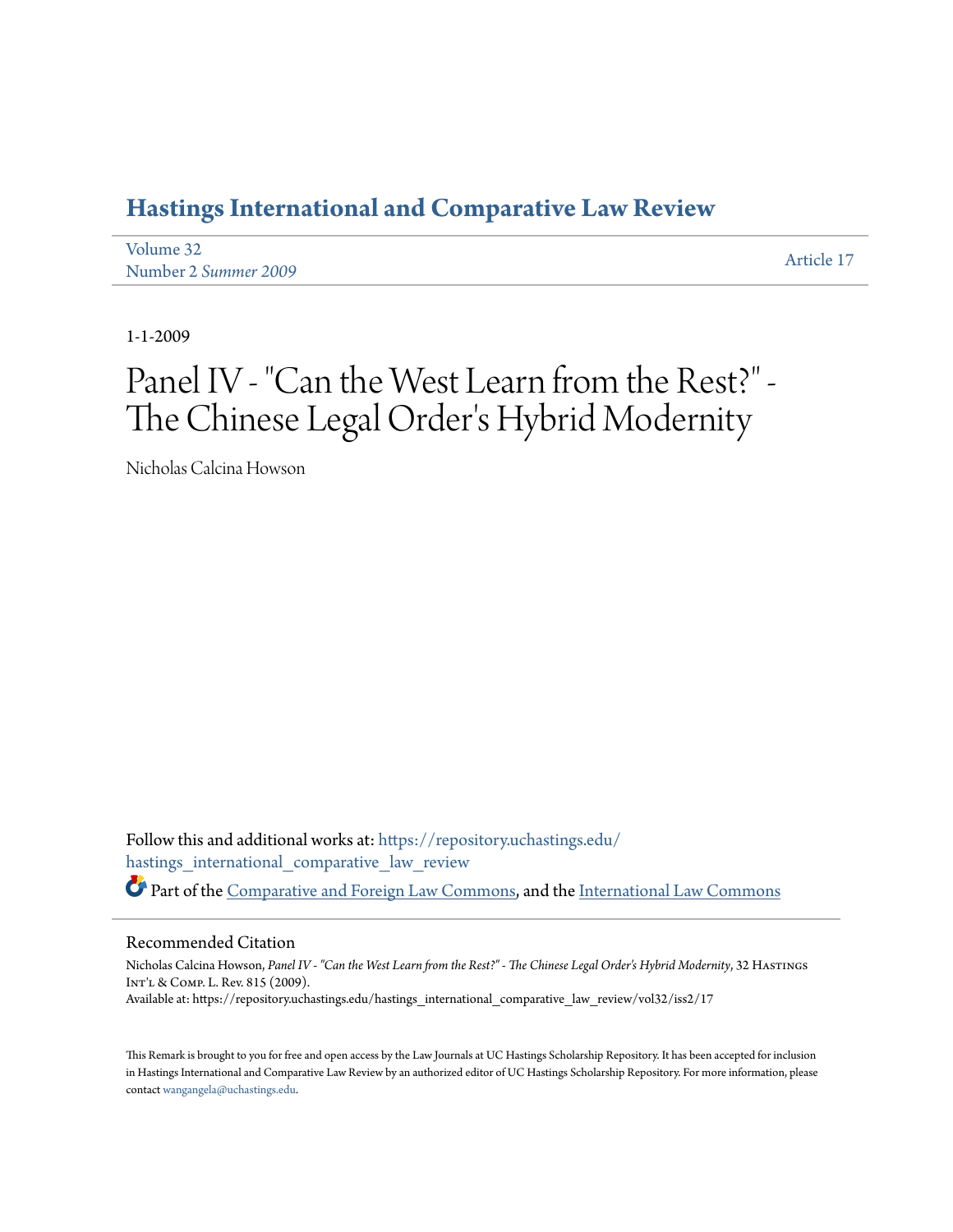## **Panel IV - "Can the West Learn from the Rest?" - The Chinese Legal Order's Hybrid Modernityt**

#### **By** NICHOLAS CALCINA HOWSON\*

I am asked to present on the "shortcomings of the Western model of legality based on a professionalized, individualistic and highly formalistic approach to justice" as a way to understanding if "the West can develop today a form of legality which is relational rather than based on litigation as a zero sum game, learning from face to face social organizations in which individuals understand the law" - presumably in the context of the imperial and modem Chinese legal systems which I know best as a scholar and have lived for many years as a resident of the modem identity of the center of the "Chinese world," the People's Republic of China ("PRC"). The task is difficult, if only because of the collection of assumptions and stereotypes embedded in the question offered to our panel, and

t Remarks from The West and the Rest in Comparative Law, 2008 Annual Meeting of the American Society of Comparative Law, University of California, Hastings College of the Law (Oct. 2-4, 2008).

**<sup>\*</sup>** Assistant Professor of Law, University of Michigan Law School. J.D. Columbia Law School. Professor Howson, formerly a partner at Paul, Weiss, Rifkind, Wharton **&** Garrison LLP, is currently a member of the New York Bar and the Council on Foreign Relations, a designated foreign arbitrator for the China International Economic and Trade Arbitration Commission, a member of the Board of Advisors for Columbia Law School, and he was previously Chair of the Asian Affairs Committee of the New York City Bar Association. Professor Howson writes and lectures widely on Chinese law topics, focusing on Chinese corporate and securities law developments, and has acted as a consultant to the Ford Foundation, the United Nations Development Programme, the Asian Development Bank, the Yale Law School China Law Center, the Chinese Academy of Social Sciences, and various Chinese government ministries and administrative departments and serves as a Chinese law expert or party advocate in U.S. and international litigation concerning China.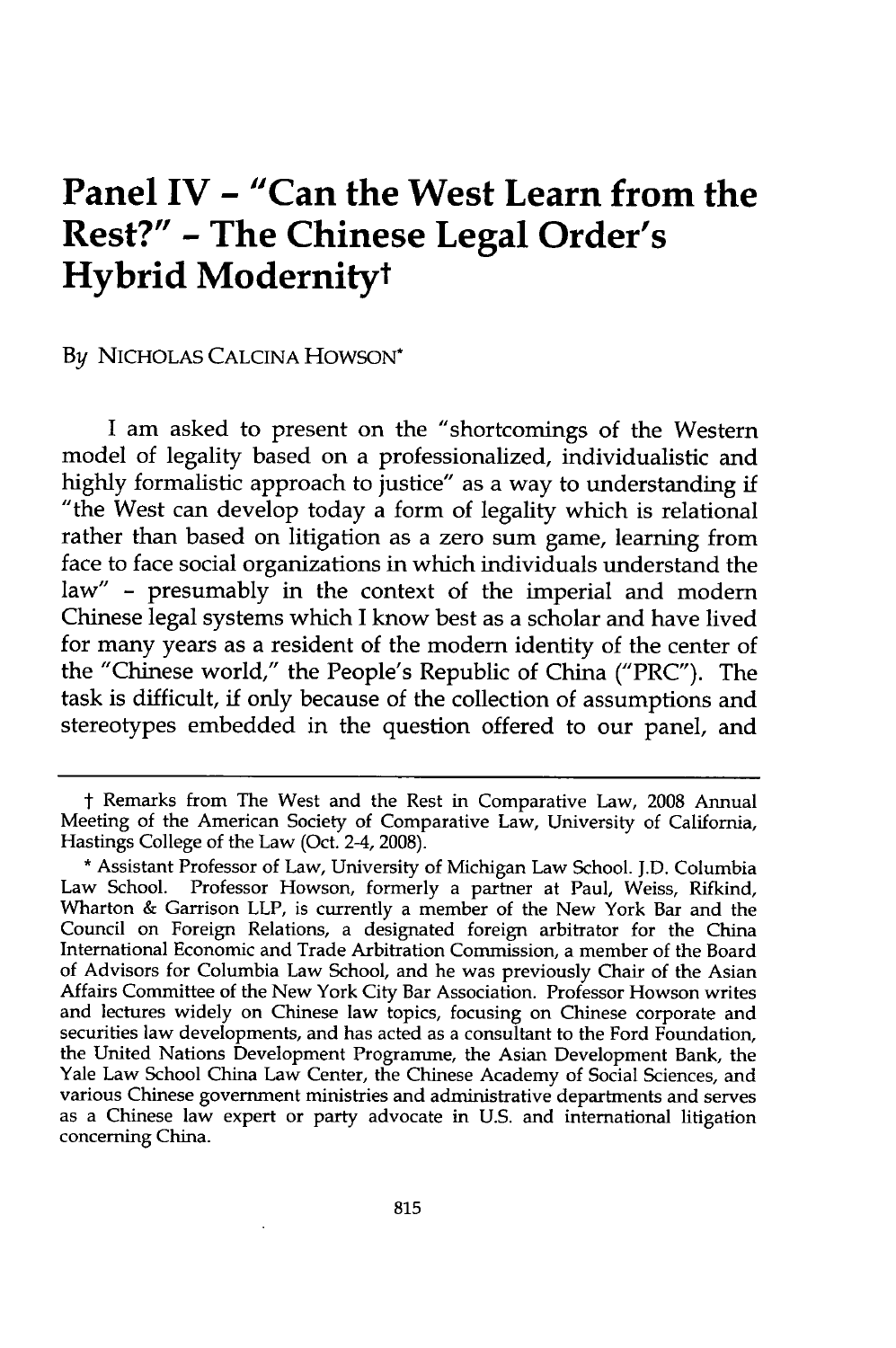which must be challenged: For instance, is there a unified "Western" model of legality? Is there a unified "Chinese world" (or "Asian" or "Confucian") model of legality? Is the Western model truly characterized by any of a "professionalized," "individualistic" or **"highly** formalistic" approach to the (unelaborated and deeply seductive notion of) "justice?" Is that part of the "Rest" which is the Chinese world *not* professionalized, individualistic or formalistic (and if not, to what degree)? Is the Chinese-world model in its modern iteration in any real sense "relational" or based on face-toface social organizations, etc.? Are any of these characterizations about evidently dynamic systems so static that they can be proclaimed and examined in detail as if a butterfly captured under a jar?

Obviously, in posing these questions I am asking that there be significant and continuing re-appraisals of the models we seek to contrast, or at least the way we perceive and talk about these different systems. Our colleague Teemu Ruskola has written beautifully on these problems specifically with respect to comparative law and the Chinese tradition, elaborating on Bill Alford's searing critique of Roberto Unger's misconceptions of traditional (even pre-imperial) Chinese-world legality, governance and philosophy.' Perhaps the only thing I can offer to warm the hearts of comparative law scholars is the assurance that there is real *difference* between the Chinese-world idea of legality and legal system, on one side, and other distinct traditions and architectures, on the other side - whether it be the Anglo and American traditions so easily lumped together, the French - and perhaps distinct German world civil law systems (and as elaborated by imperial Russia), the modern and contemporary Japanese overlay of aspects of German law (as subsequently diverted by the post-World War II American inheritance/imposition), etc. Identifying those differences, trying to understand how distinct legal orders represent varied politicalreligious and economic cultures in a certain place at a certain time, and comparing the understandings we can only tentatively divine, is at the center of what we call the pursuit of "comparative law."

<sup>1.</sup> William P. Alford, *The Inscrutable Oriental? Implications of Roberto Unger's Uses and Abuses of the Chinese Past,* 64 TEXAS L. REV. 915, 915-72 (1986); Teemu Ruskola, *Legal Orientalism,* 101 MICH. L. REV. 179, 179-234 (Oct. 2002); ROBERTO MANGABEIRA UNGER, LAW IN MODERN SOCIETY: TOWARD A CRITICISM OF SOCIAL THEORY 86-126 (Free Press 1976).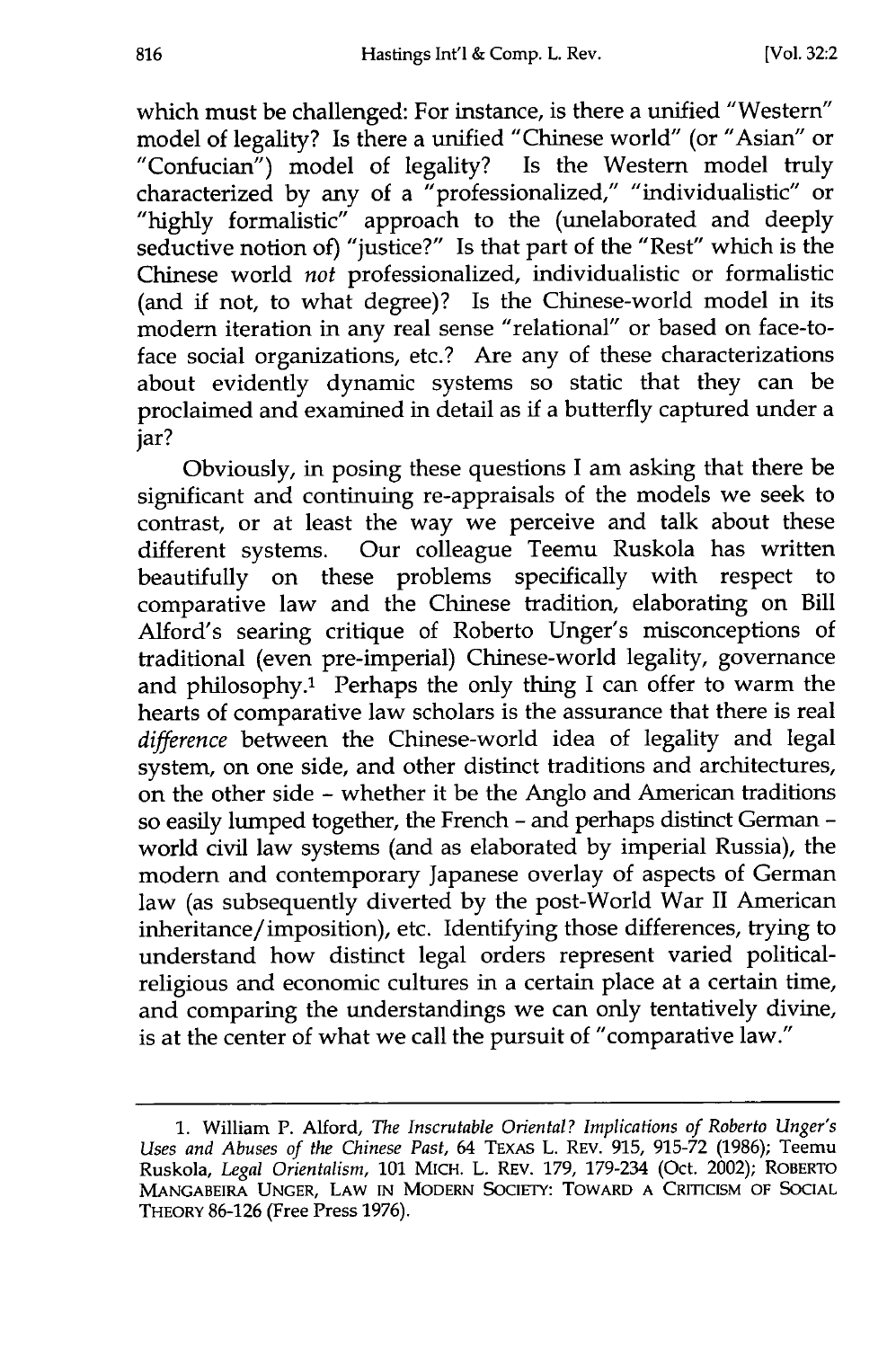With respect to transitional (post-Mao) China, these differences are not merely of intellectual interest, but of critical moment for China's contemporary development of a "rule of law state" *(fazhi guojia).2* This is exemplified in Professor He Weifang's September 17, 2008, *cri de coeur* against one pernicious throw-back idea now in vogue in the PRC: judicial "reform" leading to "mass line" justice and judicial procedure. Faced with corrosive assertions - emanating from the heights of the court bureaucracy in Beijing no less - about the "true" nature of the Chinese judiciary and how it should function in a more "democratic" (read mass-line "revolutionary") fashion, He Weifang answers with immense passion and coherence on the side of a judiciary characterized by professionalism, specialization, technical competence, autonomy, predictability, and  $\alpha$ bjectivity.<sup>3</sup> Most importantly for this meeting, He Weifang argues in this fashion not because he identifies some excavated or everpresent and uniquely "Chinese" tradition, or conversely a tradition that is *not* Western or liberal democratic, but because the judiciary he aspires to have for China is a necessary building block for *a future* normative vision: a slightly more democratic and accountable polity, and real, or "thicker" rule of law. Thus, He Weifang employs the tools of comparative law and comparative analysis to conjure a compelling prescription for a future vision of the Chinese legal system as it can work in the modern PRC - not as it is condemned or determined to work by what one deeply pessimistic Sinologist called the "tyranny of [China's] history."<sup>4</sup>

With these disclaimers and exhortations out of the way, let me now engage in the same kind of synthetic abstraction  $\vec{l}$  critique above, and offer our panel a few aspects which I think characterize the Chinese legal tradition in all its diversity: From imperial times, to the post-Opium Wars encounter with one idea of "modernity," and then to the contemporary legal systems as they function in post-Reform and Opening to the Outside World PRC and post-military

<sup>2.</sup> A rhetorical formulation nicely contrasted with the similar-sounding Chinese phrase "yifa *zhiguo"* which, in the most benign translation, is "ruling the country in accordance with law," but in my view signals a longer tradition that is the opposite of "rule of law" - "rule *by* law."

<sup>3.</sup> He Weifang, Sifa *gaige de nanti yu chulu [Difficulties and the Way Out for Judicial Reforn],* NANFANG ZHOUMOU [SOUTHERN **WEEKEND],** Sept. **17,2008,** at E31.

<sup>4.</sup> W. **J. F. JENNER,** THE TYRANNY OF HISTORY: THE RooTS OF CHINA'S CRISIS, **CH.** 7: THE LAW 129-53 (The Penguin Press 1992).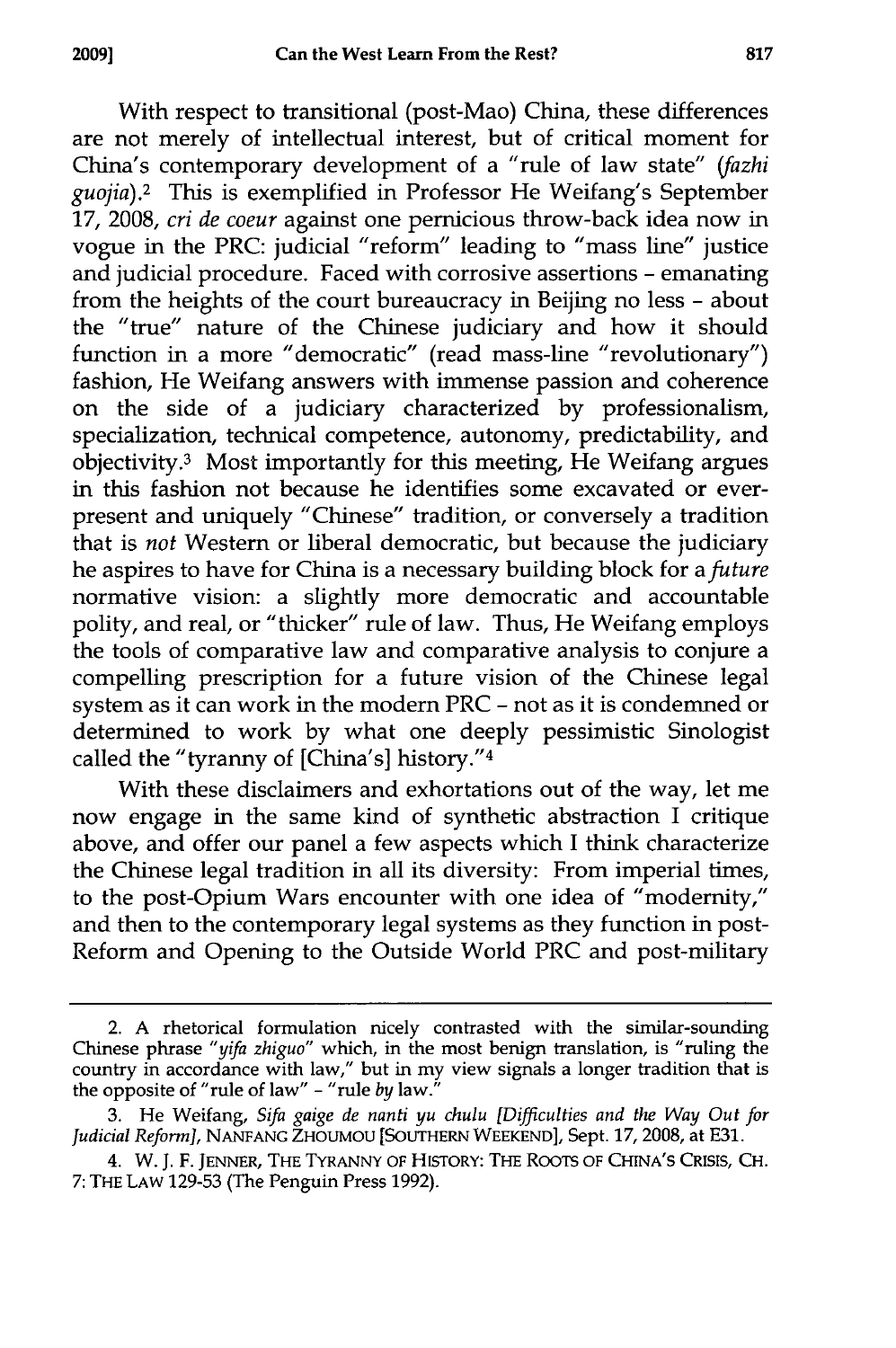rule Republic of China on Taiwan. **My** idea here is to offer ideas which I believe are still at work in the design, implementation and enforcement of the modem Chinese legal-political system. However, I will focus less on the present-day legal system as it functions in the PRC, because that legal system is not only so clearly in the process of development, but also because it partakes of radically different styles of operation in different contexts - for instance, criminal law and procedure, rights and rule of law discourse (constitutional law), administrative law and bureaucratic regulation, corporate and commercial law application in an increasingly (truly) "marketized" economy, etc. Thus, I do not propose to repeat here what I am convinced are deeply misleading generalizations about China's (or Taiwan's) membership in the "civil law" family *(dalu faxi)* of nations, precisely because China's affiliation with a "civil law" system of law and governance is so contradicted by its deep engagement with a hybrid accommodation dictated by globalization and global capital markets, economic reform, international trade, and the imperatives of social control in a volatile and seemingly valueless society. (One example that leaps to mind, and has been central to my research, is China's reception and implementation of essentially Anglo-American, common law type, corporate law standards applied ex post, which is the necessary result of globalized capital markets, the introduction of new business organizations, and asked-for formal (versus functional) convergence.<sup>5</sup> Even the PRC State Council agrees with the view that the contemporary PRC legal system is a *potpourri* of formerly distinct systems. In its February 2008 White Paper, *China's Efforts* and Achievements in Promoting the Rule of Law, it directly and correctly rebuts the constant and erroneous assertion of China's membership in the civil law system (at least with respect to formal legislation):

China pays attention to making reference to and learning from other countries' experience in legislation. In the field of civil and commercial legislation, the basic systems of both common law countries and continental law countries have influenced the general principles of civil law, as well as the contract and the property laws, and inspiration has been drawn from the spirit of

<sup>5.</sup> Nicholas Howson, *The Doctrine that Dared Not Speak Its Name: Anglo-American Fiduciary Duties in China's 2005 Company Law and Case Law Intimations of Prior Convergence, in* TRANSFORMING CORPORATE GOVERNANCE IN EAST ASIA 193-254 (Hideki Kanda, Kon-sik Kim, & Curtis Milhaupt eds., Routledge 2008).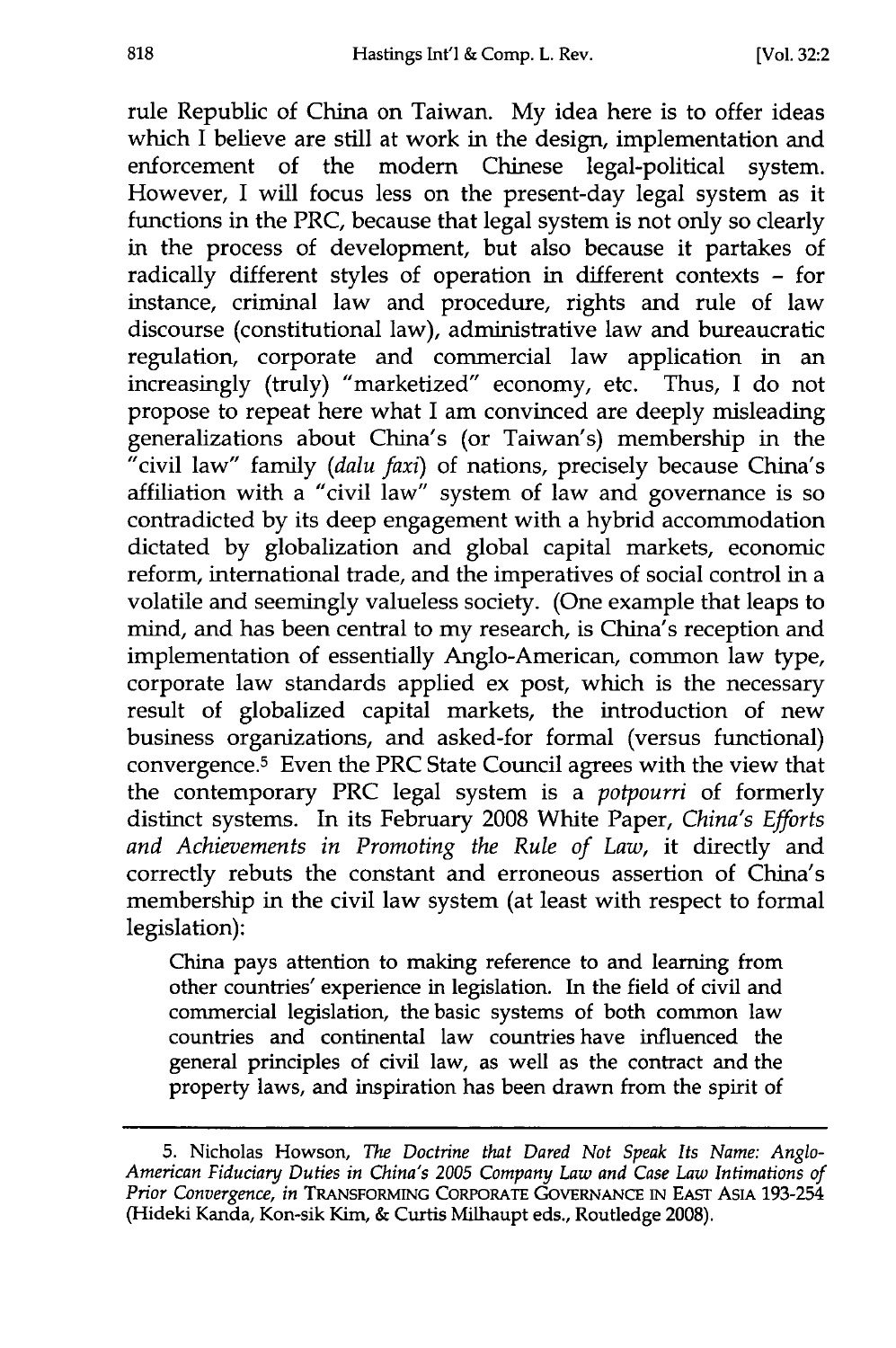the principles of private law and legislation applicable throughout the world ... China has adopted the principle of legal certainty and the principle of proportionality applicable in modem administrative law .... The Criminal Law and the Criminal Procedure Law have adopted the basic principles and spirit of the law applicable in other countries .... Regarding legislation for the protection of intellectual property rights and environmental protection, China has also learned much from foreign experience.<sup>6</sup>

Anyone who has studied or dealt with the Chinese legal system, or lived or practiced in it, knows that the State Council is *underselling* the hybridity of China's legal system melting pot.

All of the above being true, there is however an identifiable Chinese tradition of law and legality in history, no matter how contested its outlines may be. What are some of the key ways we can understand that distinct Chinese legal tradition, especially in contrast to "the West" and other regions comprising "the Rest" and as a way to comprehend what it may have to teach us? To answer that overly broad question, we first need to come to terms with the various ways in which a legal system works, or interacts, both with those who rule and those who are the subjects of rule. I, perhaps artificially, think of at least three separate spheres of application (which are close to distinctions made by historian Philip Huang in examining the late Qing and early Republican Chinese legal orders):7 (i) formal statute and regulation, and formal institutional structures; (ii) the way in which the law actually works in practice, or how it is applied, referred to, and enforced, by the various institutions of authority in society; and (iii) perceptions of the system by the "consumers" of it, both formal aspects and experienced/applied aspects (and by both those who use it, and those who are governed by it).

<sup>6.</sup> State Council White Paper, *China's Efforts and Achievements in Promoting the Rule of Law,* Feb. 28, 2008 at 30.

<sup>7.</sup> Huang addresses "code," "custom" and "practice" with respect to the Qing (Manchu) legal establishment. **My** trinity is certainly concerned with "code" and "practice" but relegates the specific concern with "custom" to something included in perceptions and experience. PHILIP **C.C. HUANG, CODE, CUSTOM, AND LEGAL** PRACTICE **IN** CHINA: **THE QING AND THE** REPUBLIC COMPARED, LAW, SOCIETY, **AND CULTURE** IN CHINA (Stanford University Press 2001).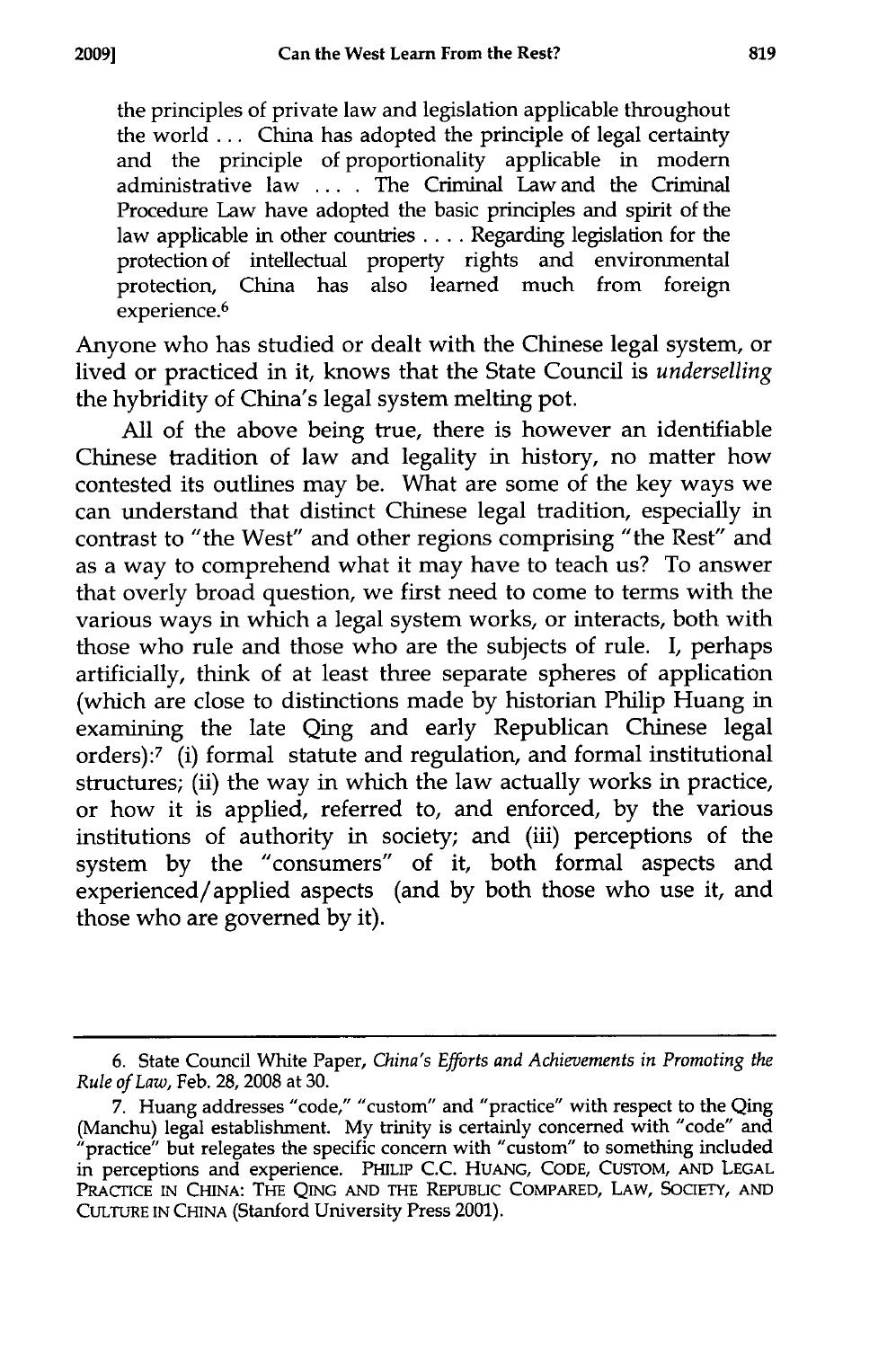**So,** let me now offer, in a perhaps scattershot way, different aspects of the Chinese tradition of law, legality, and governance as I perceive them:

Formal "law" *(fa* in the modem idiom, *lu* in imperial times) was "moralized"<sup>8</sup> and understood as an expression of perfect, or aspired-to, order, rather than substantive, to be applied, law or regulation binding on any actor in society. In the words of still one of the best scholars of the imperial legal system, formal law *(lu)* was largely "the embodiment of the ethical norms of Confucianism."<sup>9</sup> A review of the imperial legal system, and the application (or nonapplication) of the *lu* shows this. One of the best concrete expressions of this dynamic I know is the imperial edict by the Yong Zheng Emperor, declaring that the provision on the *ba yi* ("Eight Special [Criminal] Procedures" for classes of people deemed worthy under Confucian principles) must remain at the very front of the imperial Penal Code, just as it had from the Tang Dynasty in the seventh century, but that the system of preferential procedures for Confucian-privileged social actors could not actually be implemented because of the stronger imperatives of state administration. Here the Emperor himself declares *explicitly* that the fully Confucianized "law" must remain in the Code, but would not be applied and would in fact be contradicted in favor of an explicitly Legalist approach (more equal application of punishments and rewards). Consistent with this use of law and legal procedure was the public, didactic, nature of criminal proceedings before the magistrate in imperial times - meant not as contests over truth and culpability, but exercises in teaching and exhorting the correct application of the moral order. This rhetorical "formalization" of law (as opposed to its being made "functional"), and the didactic, even propagandistic, function of public proceedings, are aspects of China's legal tradition which have strong resonance in the modern Chinese world.

<sup>8. &</sup>quot;Confucianized" per Qu Tongzu's influential view of 1948. CH'O T'UNG-*TSu,* LAW AND SOCIETY IN TRADITIONAL CHINA, (Mouton & Co., rev. ed. 1965), *expansion and English translation of* Qu TONGZU, ZHONGGUO FALU ZHI RUJIAHUA [THE CONFUCIANIZATION OF CHINESE LAW] (1948), *in* GUOLI BEIJING DAXUE WUSHI ZHOUNIAN JINIAN **LUNWENJI** [COLLECTED PAPERS IN CELEBRATION OF THE 50rH ANNIVERSARY OF STATE-ESTABLISHED PEKING UNIVERSITY] (Peking University Publishing House 1948).

<sup>9.</sup> Derk Bodde, *Basic Concepts of Chinese Law: The Genesis and Evolution of Legal Thought in Traditional China,* 107 PROCEEDINGS OF THE AMERICAN PHILOSOPHICAL SOCIETY 375, 376 (1963).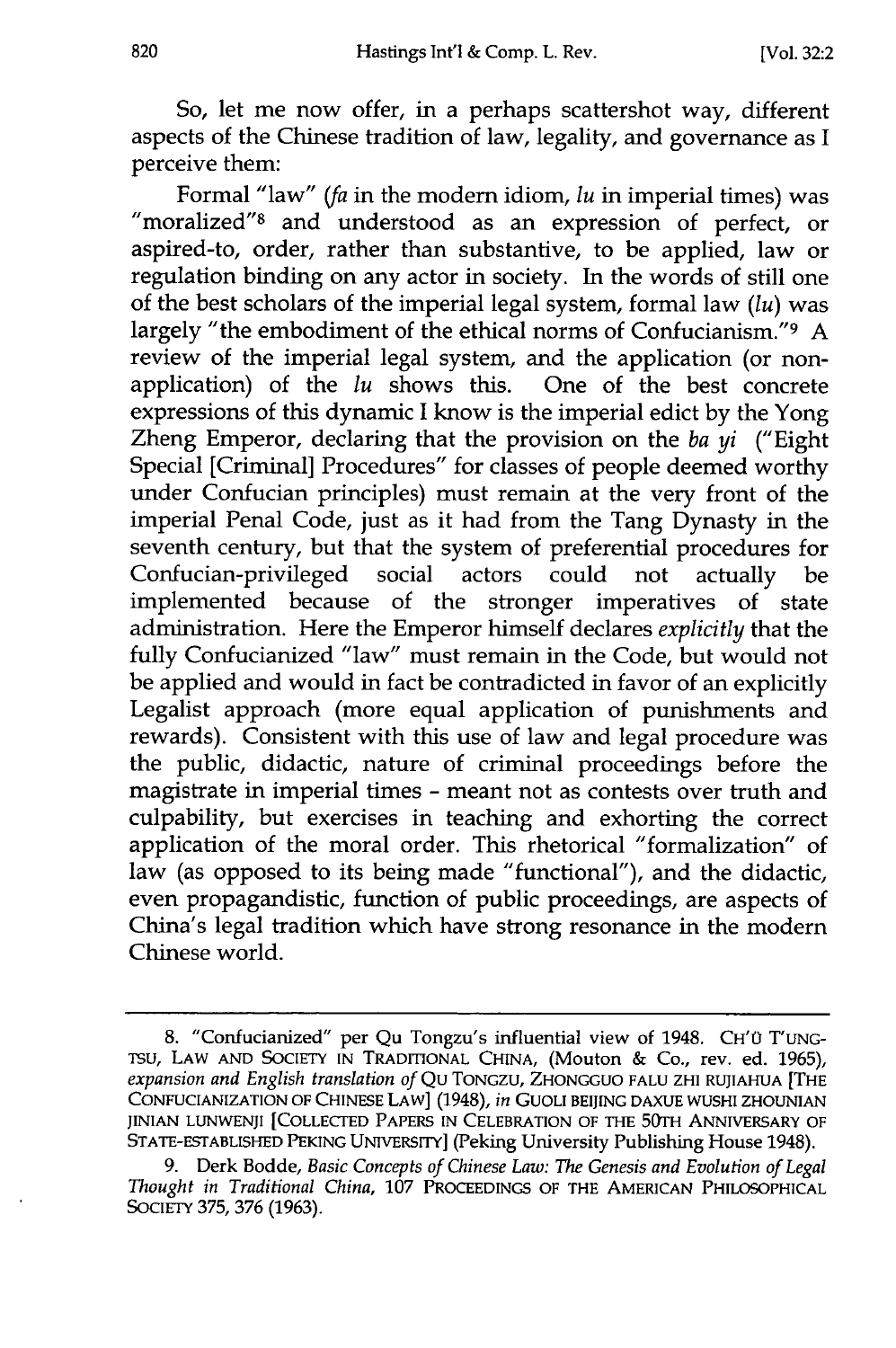This idea should give us a clue as to the work-horses of the imperial legal system, in terms of real, applied, law. If the law was "moralized" or "Confucianized" and not meant to be applied, and acknowledged as such, the state still needed recourse to specific regulation or sub-statutes, and administrative pronouncements *(fagui* in the modem idiom, *1i* in the Qing Penal Code). Herein lay the Legalist's secret victory over the Confucianist's apparent domination of the legal-political landscape. For, it was the *1i* which were promulgated with the idea that they would have real effect and actually be enforced (or describe the relative rights and duties of citizens and bureaucratic actors). The extraordinary work of Qing officials and legal reformers Shen Jiaben and Xue Yunsheng show the ways in which the functioning legal system was rooted in the sub-statutory world, a system which sometimes stood in stark opposition to the commands of the formal legal system or deeply moralized Penal Codes. But what is important about this insight, for the modern Chinese legal system, is the apparent willingness of the polity to accommodate this kind of contradiction **-** a Confucian, formalized, settlement of law, alongside a Legalist, implemented, structure of governance norms.

At the same time, "law" and the legal order was (and until recently continued to be) strongly associated with punishment and the harsh, coercive, aspects of the government. This is captured by the overwhelming use in Chinese legal history not of the character "fa" in connection with the legal system, but the character "xing" which speaks to punishments meted out by a strong ruler and his subordinates. This does not mean that we are forced to think of the legal order in action as synonymous with cruel tyrants slow-slicing those who have offended against heaven and the Emperor, but instead a system of law which did not **-** at least traditionally  accommodate "rights-bearing" law, i.e., law that carried with it rights against other non-state actors much less the state itself. Assuredly, other private actors, and the imperial court itself, had obligations and duties, and private actors had some rights of enforcement or appeal, but those rights were not clearly embedded in "law" and the legal system. Only with China's encounter with the West and Meiji Japan in the late 19th century has the idea of "rights-bearing" law (in private and public law, and later public international law) become something of relevance.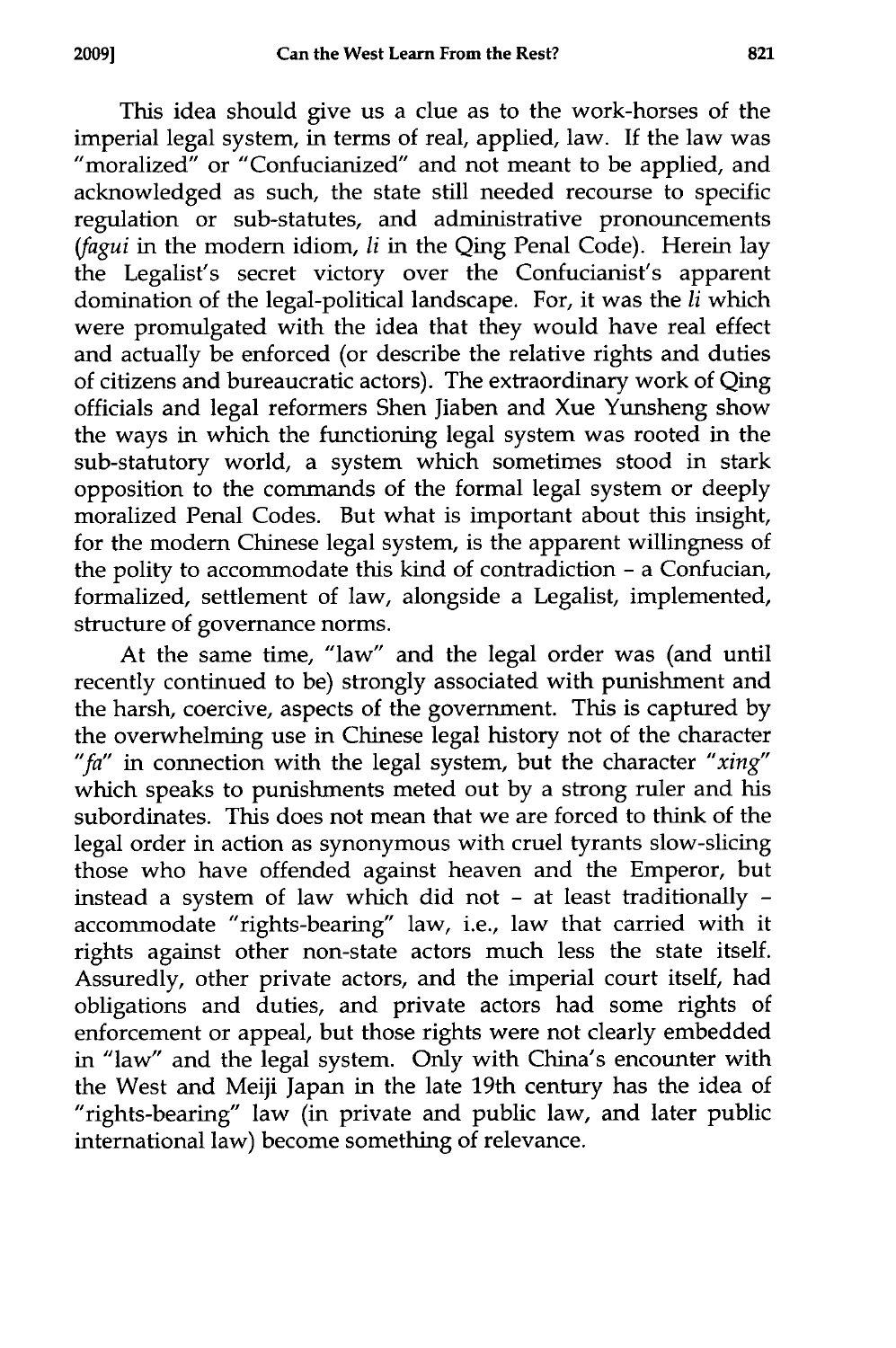An associated vision holds that if the "law" wasn't meant to be applied, and a body of subsidiary administrative regulation was most relevant to the vagaries of everyday, real, life, then the real governance work in society was done by other important norms and institutions. As Professor Bodde summarized the long-standing view:

**...** in China, perhaps even more than in most other civilizations, the ordinary man's awareness and acceptance of such norms was shaped far more by the pervasive influence of custom than by any formally enacted system of law. The clan into which he was born, the guild of which he might become a member, the group of gentry elders holding the informal sway in his rural community these and other extra-legal bodies helped to smooth the inevitable frictions in Chinese society by inculcating moral precepts upon their members, mediating disputes, or, if need arose, imposing disciplinary sanctions and penalties.<sup>10</sup>

There is no doubt that in traditional China, and in the contemporary governance order, much was and is accomplished via extra-legal system institutions (broadly defined). My view however is that this idea may have been oversold, by foreign and Chinese analysts alike, perhaps enamored of something "other" or non-Western. I say this after review of literally hundreds of Qing and Ming dynasty legal cases, the certainty that some of these extra-legal institutions **-** like clan or guild - allowed appeals outside into the formal magistrate's and provincial court system, and doubts about the provenance of 19th and twentyth century surveys of local "custom" undertaken by the Republican governments or the Japanese colonial governments in Taiwan or mainland China. Whatever the truth of the matter, and as difficult as it is to generalize about a reality which was no doubt wildly different throughout the Chinese world, we are still left with the strong perception of this aspect of legal pluralism, which as with the things noted above, has strong resonance in the Chinese world today.

Perhaps most important in this string of generalizations is the fact that the dynastic legal system was explicitly about two things: (i) social control or the administration of society in the service of stability, and (ii) control and management of the bureaucratic apparatus (magistrates to provincial Governors to the Board of Punishments and other central organs) which administered the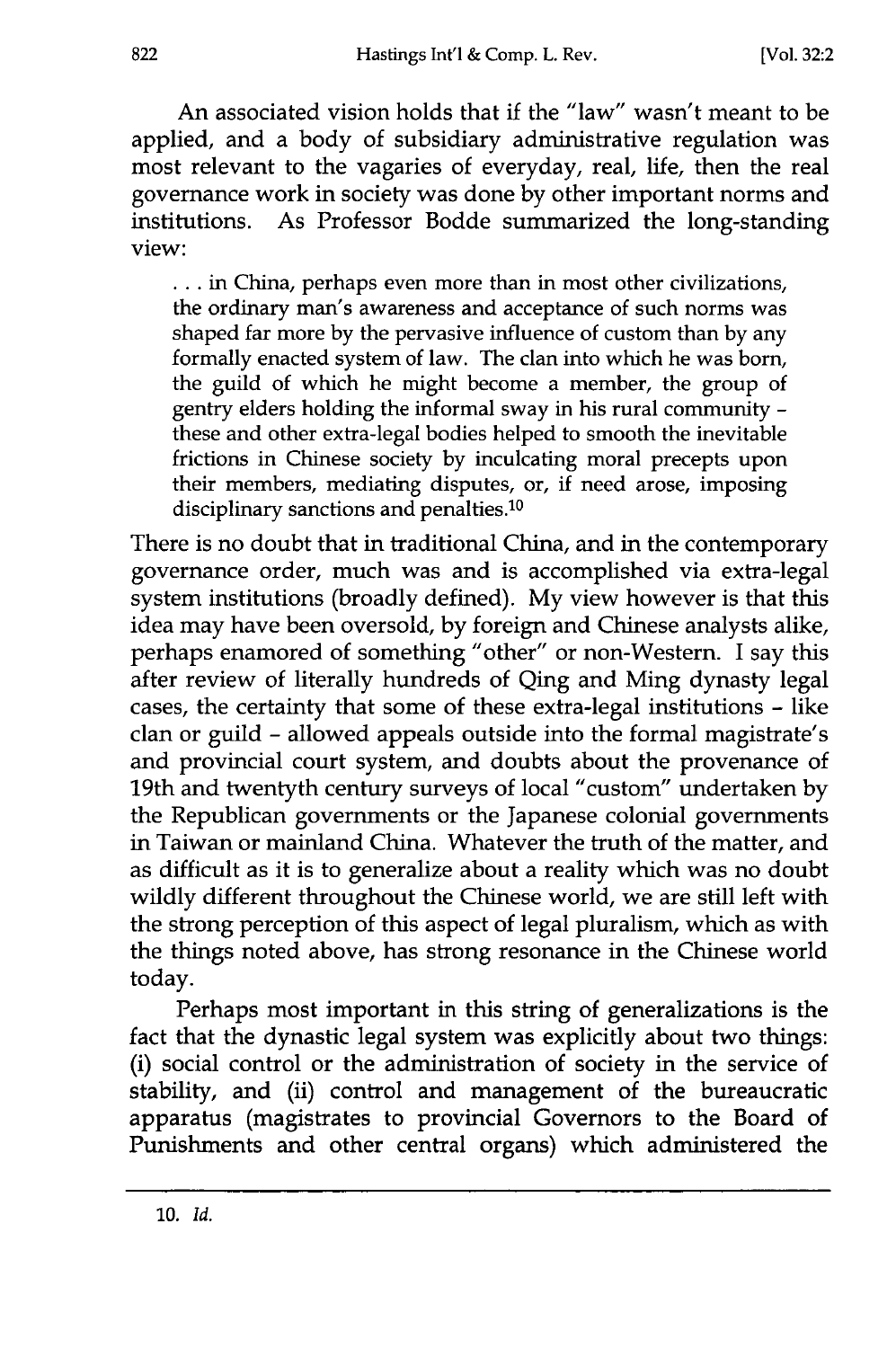realm on behalf of the Emperor.

With regard to the first kind of control **-** social control **-** the formal legal system was an adjunct to a number of tested mechanisms: local custom, national customary procedures, li *yi,* philosophy, superstition, religious belief, art and representation, education and public education (verging on moral education), etc.<sup>11</sup> (As noted above, I take issue with accepted notions as to the degree to which these other extra-legal institutions functioned, *to the exclusion of the formal legal system,* in traditional China.) This diversity of norms and application of norms was a result of the equally diverse sources of authority, at least from the vantage point of the consumers of the governance system, ranging from the imperial dynasty, the subsidiary levels of the imperial government (to the magistrate), clan, family, tribe (for non-Han peoples), village, guild, etc. Indeed, many writers have discussed China's historical  $\tilde{H}$ legal pluralism," addressing both the multiplication of norms and norm-applying institutions, but also the continued use (at least in the Qing dynasty) of Manchu, Mongol, Central Asian, Tibetan, etc. legal systems and substantive law alongside the certifiably "Chinese" (Tang-origin, Han pedigree) legal system.12 As noted above, and so often ignored in the literature, is the fact that there were abundant intersections between these overlaid systems - for example, where resolutions adjudicated in the clan or guild context could be appealed to the local magistrate, i.e., into the formal state system.<sup>13</sup>

Whatever our final view of the interaction of these multiple levels, we must understand the entirety of the Chinese legal system, and certainly its expression in the dynastic Codes and application of the Codes (and sub-statutes), as one dominated by its overwhelmingly central mission: social control. Accordingly, if we see the system as one dedicated to social control, it must then be a *legal-political* system - a system which uses the law and legality as instruments to administer, reduce and resolve contradictions, and

**<sup>11.</sup>** Shen Darning, **"DA QING LU LI" YU QINGDAI DE** SHEHUI KONGZHI ["THE GREAT **QING CODE" AND SOCIAL CONTROL IN THE QING DYNASTY] (Shanghai People's Press 2007).**

<sup>12.</sup> Dorothea **Heuschert,** *Legal Pluralism in the Qing Empire: Manchu Legislation for the Mongols,* 20 INT'L HISTORY REV. **310,** 310-24 **(1998).**

**<sup>13.</sup>** Hu HSIEN-CHiN, THE **COMMON** DESCENT GROUP IN CHINA **AND** ITS FUNCTIONS **(Johnson Reprint Corp.** 1964); **SYBILLE VAN DER SPRENKEL, LEGAL INSTITUTIONS** IN **MANCHU CHINA: A SOCOLOGICAL** ANALYSIS **80-111 (The Athalone Press 1997).**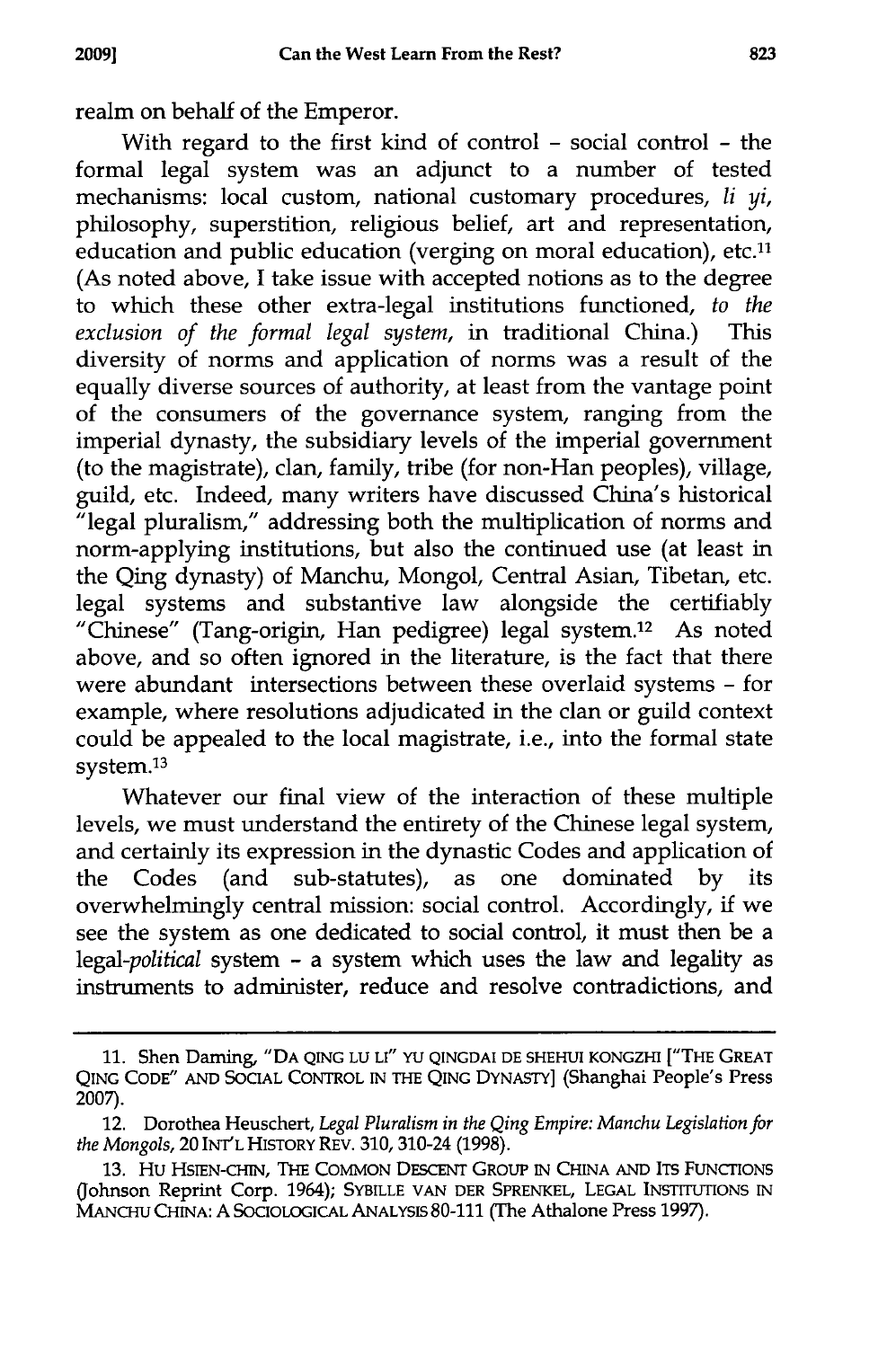aid the power and authority of those administering. This then is a top-down system, imposed and applied on the populace, mutable as political-administrative policy requires, and thus not likely to confer rights or powers on the subjects of the system. Thus, I say again that it is a "political-legal" system, and not solely a "legal" order, as<br>exemplified by China's continuing appellation of the same -"zhengfa."<sup>14</sup> The negative corollary to this of course is that it diminishes the autonomy of the law, and the legal system, at least in the way it is separate, notionally or in application, from the political authority of the day. This dovetailed nicely with the post-1949 Chinese Communist-era understanding of law, deeply influenced by the (Russian) Soviet positivist theories of A. Y. Vyshinsky. Those theories of law hold that in the pre-Revolutionary circumstance, the law is but a normative expression of the will of the ruling class, and formulated in the interests of that class; conversely, under Socialism, the Communist Party represents the new rulers (the proletariat under traditional Marxism, "all of the people" under Chinese Communism) and should enjoy absolute control over the creation of positive law by the organs of the Party-controlled "state" (and the implementation of law by legal institutions also controlled by the Party).<sup>15</sup> The founders of the PRC hewed fairly closely to Vyshinsky's theoretical views, as mediated through pre-existing Chinese (imperial-era) assumptions and expectations, thereby depriving the PRC's law and legal system of any substantial autonomy, or - said another way - irrevocably linking the "legal" to the "political," and making the law almost wholly instrumental in the service of state administration.

This theoretical view was fully embodied in the rhetoric of Article 2 of the February 22, 1949, "Instruction of the Chinese Communist Party Central Committee Regarding Discarding of the Guomingdang's 'Six Codes' and Confirmation of Judicial Principles for Liberated Areas," which abolished (China's first) 1947 Constitution along with the departed Nationalist government's Criminal Code, Civil Code, Commercial Code, Civil Procedure Law, and Criminal Procedure Law:

<sup>14.</sup> Law teaching institutions in China, formerly under the Ministry of Justice, are institutes (now in the two cases "universities") of "Politics and Law" *(zhengfa),* just as the internal committees which must pass on most adjudicated cases before the People's Courts are "political legal committees" *(zhengfawei).*

<sup>15.</sup> Perry Keller, *Sources of Order in Chinese Law,* 42 AM. J. OF COMP. L. 711, 720 (1994).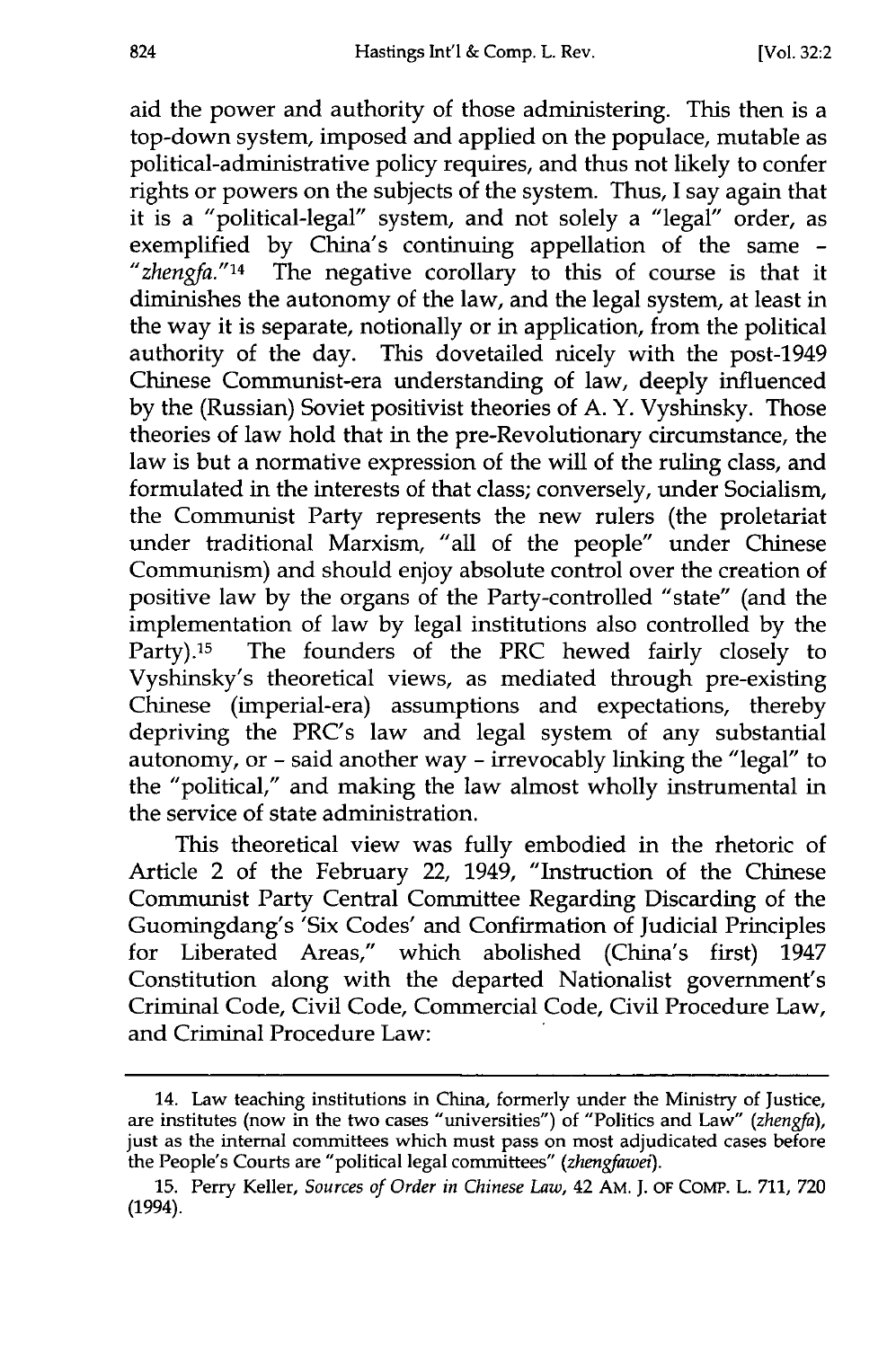The Six Codes are like most bourgeois laws, appearing with the face of a so-called "everyone is equal before the law;" but in fact there is no alignment of interests between the rulers and the ruled, the oppressors and the oppressed, the propertied and the property-less, or creditors and debtors, and accordingly there can be no real equal legal power *(faquan).* Thus, the entire lot of the Guomindang laws is only a tool to protect the rule of the landlord and compradore bureaucratic bourgeoisie; they are a weapon used to crush and bind the great masses. It is for just this reason that Chiang Kai-shek in the death cry on the eve of his extinction still asks that the false Constitution be kept. . . .<sup>16</sup>

So, as one PRC academic has written about China's tradition in constitutional law (but really about the state of rule by law in China):

... [the Chinese tradition] has never bestowed much respect on the authority of the law, and the degree of respect given to law has been determined completely according to whether or not it aids the rulers in realizing their concrete aims. In this way, the use of and respect given to law was shaped entirely in accordance with specific circumstances and the individual preferences of those in power.<sup>17</sup>

Professor Xia means "the autonomy" of the legal order, rather than its "authority" - for even with an entirely instrumental use, its authority, in the right hands, is unchallenged. This has strong implications for the substantive aspects of the contemporary Chinese legal order, the institutions which implement it, and perceptions of it by its consumers (and perceptions that are different from the nightmare *"xing"* associations alluded to above).

On the second prong (control and management of the bureaucratic apparatus), the formal law and legal system was long threatened to be overcome and dominated by this use, leaving the functioning governance and social control system to rely upon other provinces of authority noted above. As Bill Jones wrote in the introduction to his translation of the 1740 version of the Qing Code

**<sup>16.</sup>** ZHONGGUO XIANZHENG WENXIAN TONGBIAN (XIUDING BAN) [CHINA CONSTITUTIONAL DOCUMENTS **COMPENDIUM** (REV. ED.)] **279** (Wang Peiying ed., China Democratic Legal System Publishing House **2007).**

**<sup>17.</sup>** JINDAI **ZHONGGUO XIANFA YU XIANZHENG** YANJIU [CONTEMPORARY **CHINA:** RESEARCH **ON** THE CONSTITUTION **AND CONSTITUTIONAL GOVERNANCE]** (Xia Xinhua ed., China Legal Publishing House **2007)** at **27.**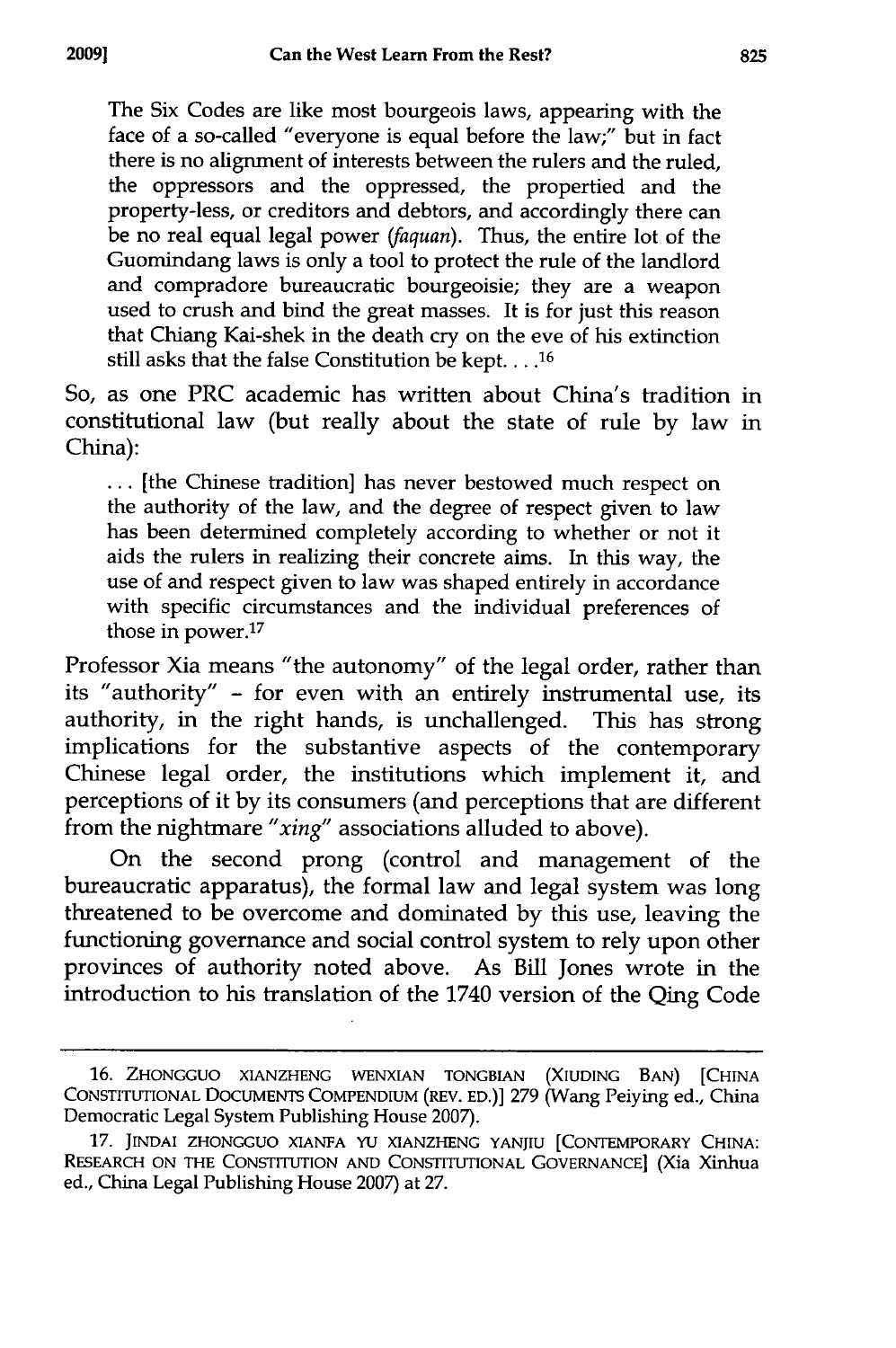(attempting to distinguish the imperial Chinese legal system from the development of Western Europe's "civil" law tradition):

The polity of China consisted of a highly centralized government headed by an absolute ruler who ruled by means of a bureaucracy...

Consequently one would expect the imperial law or Code to take note of human activity only as it was perceived to affect imperial policies. It was natural that the primary focus of attention would be the activities of bureaucrats in the performance of their duties, not the activities of ordinary human beings in their private lives. As one of the Tang emperors, Li Shimin, is supposed to have remarked, The wise emperor governs his officials, he does not govern the people .... The [Qing] code's point of view is shown by the fact that over half its provisions are devoted to the regulation of the official activities of government officials **....** The majority of the provisions were not only part of the code addressed to district magistrates to enforce among those who were in their jurisdiction as part of their administrative duties, they also concerned the behavior of officials on the job.<sup>18</sup>

Bill Jones is certainly correct in his overall characterization of the Qing Code, and its great pre-occupation with the governance of officials, not necessarily the governed. Nonetheless, we don't want to make too much of his emphasis, if only because we know that as exemplified in the many case reports that can be reviewed and savored from the Ming and Qing dynasties  $\sim$  those officials did use the dynastic Penal Codes in relation to society and to vindicate or refuse the claims of non-official civil actors,<sup>19</sup> just as bureaucration superiors (including the Emperor personally) used the Codes (and separate administrative statutes) to hold lower level officials accountable for misbegotten procedures, mis-application of the *lu* or li, negligent or corrupt behavior, and abuse of authority.

Finally, two accepted tropes regarding the traditional Chinese legal order hold that (i) there was a strong aversion to appearances in formal proceedings before the magistrate, and (ii) Chinese civil actors avoided written commitments (enforceable at law) in most dealings, preferring to seal and seek enforcement of various arrangements via extra-legal institutions, whether clan, guild, or temple, etc. I only say here that these are massive and perhaps

**<sup>18.</sup>** WILLIAM C. JONES, THE GREAT **QING CODE: A** NEW TRANSLATION WITH INTRODUcTION 5-9 (Clarendon Press 1994).

**<sup>19.</sup>** PHILIP C.C. HUANG, CIVIL JUSTICE IN CHINA: REPRESENTATION AND PRACTICE IN **THE** QING, LAW, SOCIETY, AND **CULTURE IN** CHINA (Stanford University Press 1996).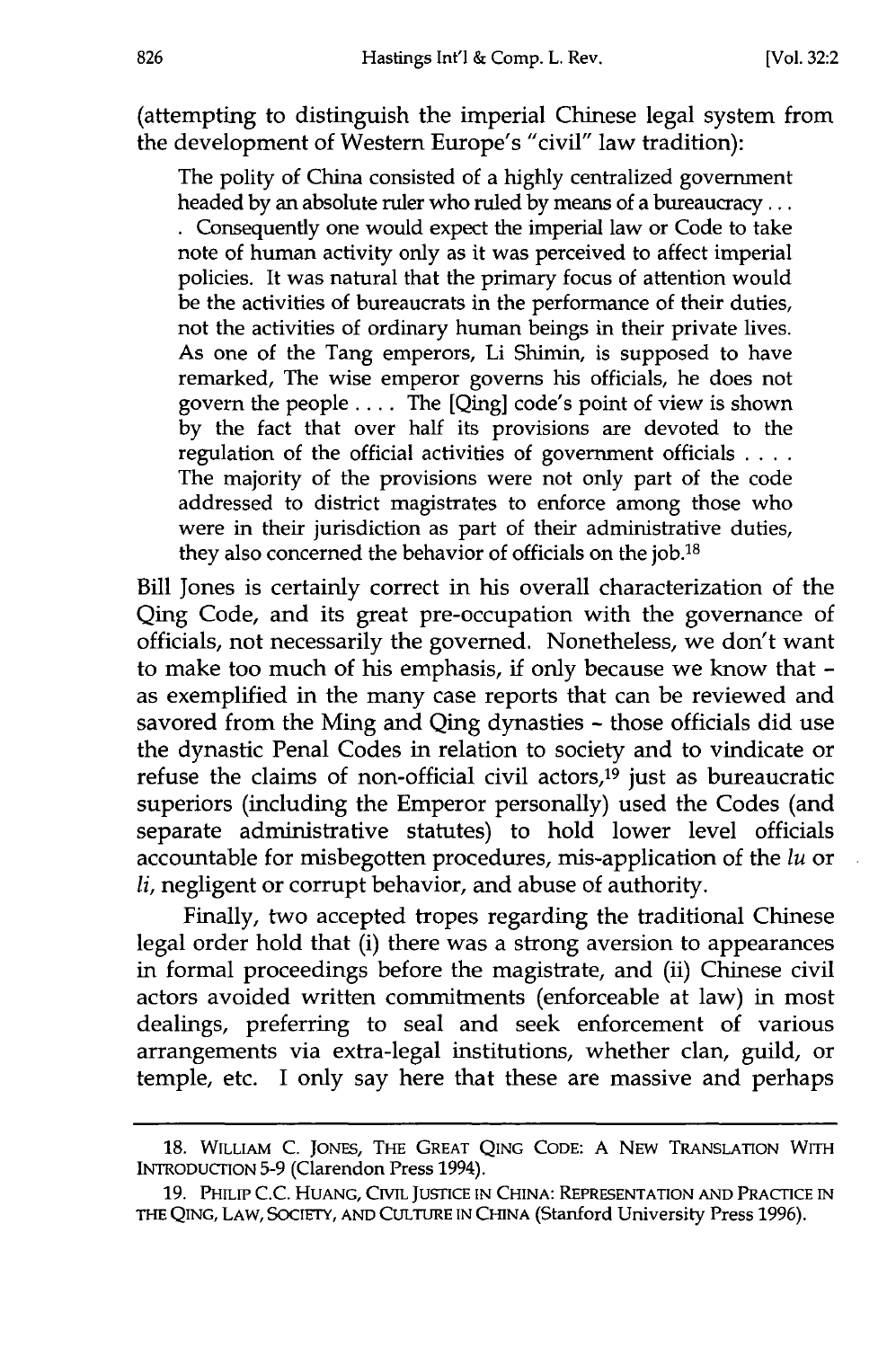obscuring over-generalizations and that there is now a great deal of evidence that individuals in imperial China did enter the magistrate's province seeking vindication of legal and moral rights and interests often based on *their* perceptions of the dictates of Chinese "law," although they were of course wise to avoid a presence required in connection with what we would call criminal proceedings. Again, Philip Huang's research from the late Qing demonstrates this,<sup>20</sup> as does the several hundred years of official railing against, and attempted regulation of, "litigation cudgels" *(songgun).21* The second assumption is also at variance with what we now know about a good deal of formal contracting over many aspects of civil and material life in imperial China, bargains and rights reduced to writing and as often as not enforced before the formal legal system (even if there was a prior "exhaustion of remedies" Chinese-style).<sup>22</sup> Accordingly, if we are looking to the traditional legal system in China as something which evidences popular fear and avoidance of formal legal proceedings, or enforceable bargains of significant value and importance sealed on a secret (family) handshake witnessed by a tribal elder, we are misinformed.

So, to summarize, some of the things I perceive in the traditional Chinese legal system and view of legality, and which have some resonance today, are: the peculiar "moralized" character of formal "law" in China; the didactic, moral norm - enforcing, nature especially of criminal proceedings before the magistrate as "agent" of the Emperor; the top-down and usually coercive orientation of the legal order; the real, non-rhetorical, work done by lesser, subordinate - or *non-legal* norms unburdened by the aspirational, moralizing, requirements of apparently superior and formally-declared norms; the hybridity and pluralism of the Chinese

<sup>20.</sup> *Id.*

<sup>21.</sup> **My** preferred translation, but rendered "litigation tricksters" **by** most foreign writers. *See* Melissa Macauley, *Civil and Uncivil Disputes in Southeast Coastal China, 1723-1820, in* **CIVIL** LAW IN **QING** AND REPUBLICAN CHINA **85-121** (Kathryn Bernhardt **&** Philip **C.C.** Huang eds., Stanford University Press 1994).

<sup>22.</sup> Myron L. Cohen, *Writs of Passage in Late Imperial China:* **The** *Documentation of Practical Understandings in Minong, Taiwan, in* CONTRACT AND PROPERTY **IN** EARLY MODERN CHINA **37-93** (Madeleine Zelin, Johnathan Ocko, **&** Robert Gardella eds., Stanford University Press 2004); **MELISSA MACAULEY, SOCIAL** POWER **AND LEGAL** CULTURE: LITIGATION MASTERS IN LATE IMPERIAL **CHINA** (Stanford University Press 1998).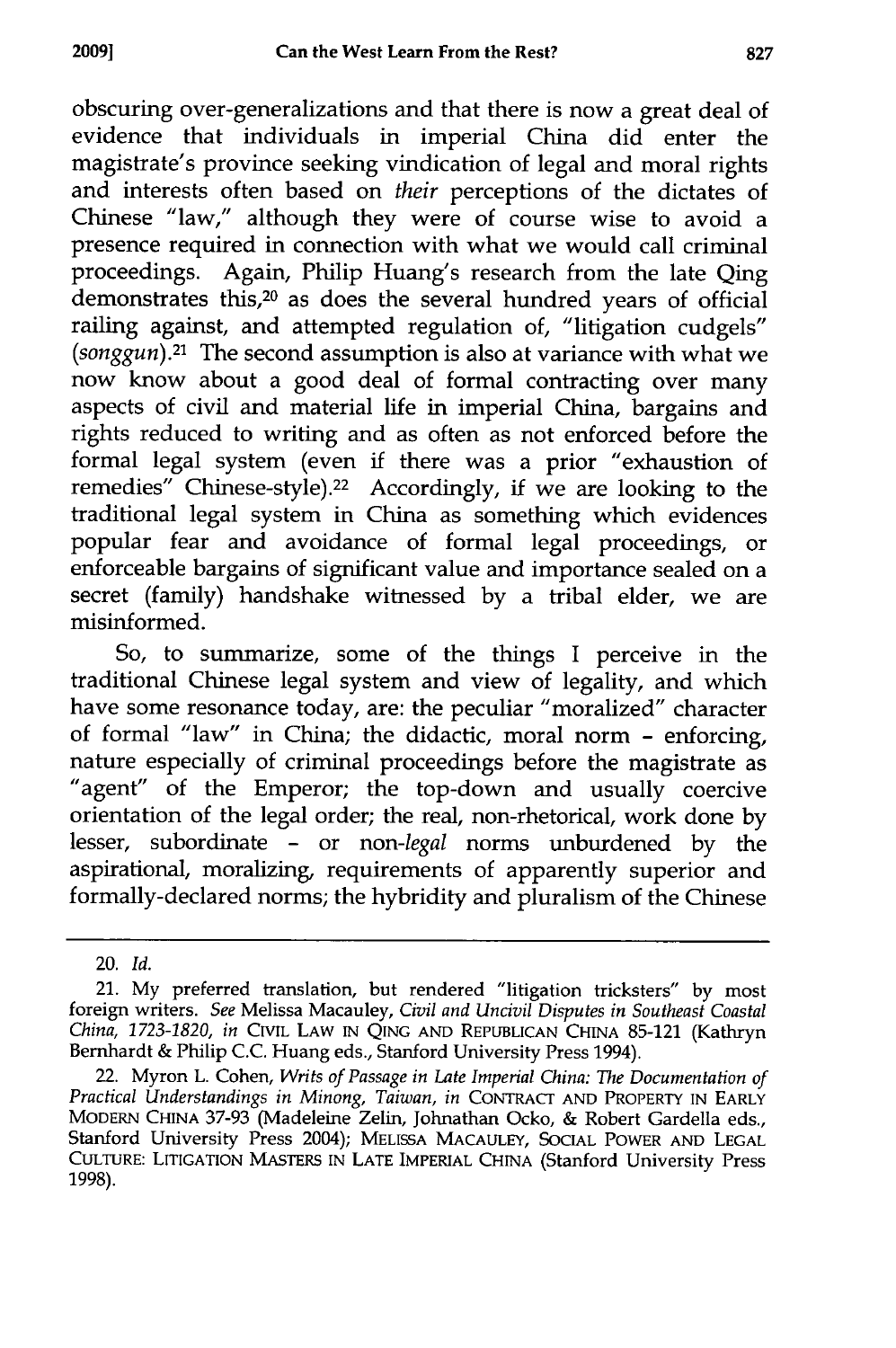legal order through successive dynasties (i.e., not just the non-Han Yuan and Qing dynasties), and the accommodation of different levels of application; the pretty complete subordination of the law and the legal system to political-administrative imperatives; the over-riding focus of the legal system on social control, and a subsidiary focus on bounding the discretion and making accountable subordinate levels of the bureaucracy; and finally a system that - contrary to a good deal of "orientalizing" (including sadly self-orientalizing) views of the matter - worked and engaged with civil actors without leaving them entirely to extra-legal institutions of clan, guild, village, etc. Of course there are many other characterizations we could make about the inherited Chinese legal order, but hopefully these will suffice in trying to determine how that order, in its present-day form, can interact with what this meeting calls "the West" (impossibly diverse, and equally difficult to generalize about!). And make no mistake, as demonstrated by He Weifang's recent public argument in favor of professionalized and autonomous courts, these are issues which the architects of China's new legal and political are concerned with this very day.

Is there something in *this* "Chinese" tradition of law for "the West?" Many would argue that "the West" has already absorbed the very best and useful aspect of the traditional Chinese "legal" order - the modem administrative law state, that infatuation of mideighteenth century French *philosophes* who saw in China's meritselected and minutely regulated bureaucracy a perfect model for competent and accountable administration in pre-Revolutionary France. Yet - risking allegations of ethnocentrism and a particular affection for liberal democratic, rule *of* law, legal political establishments - I might hazard the view that the Chinese system should and will move more towards some of the broad principles which underlie "the West's" legal and political structures, rather than the other way around. This may be only because China is changing very profoundly, not to be just like "the West," but at least to reward the increasingly rich political, emotional and material expectations of its citizens. Sociologist C. K. Lee has studied recourse to the formal legal system (as opposed to the pre-existing Party or *"danwei"* system, or eventually into the streets in public protest) in China for the many people with labor grievances whether in the sweatshops of Shenzhen and Dongguan, or those laid off with economic reform and disbanding of China's stateowned enterprises in the Northeast. Her data show a remarkable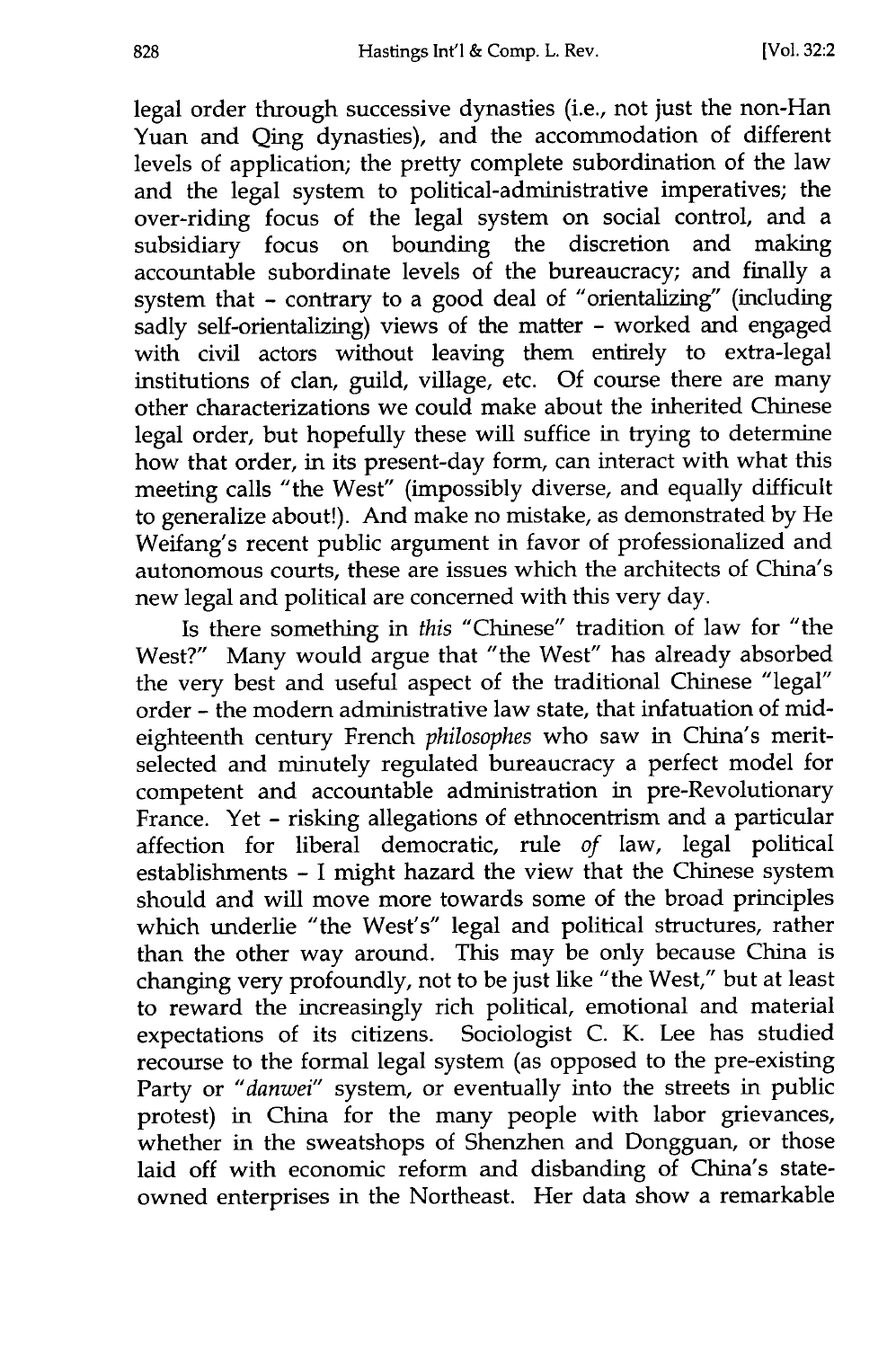difference in the recourse (legal vs. political) sought between workers in the "Sunbelt" (the South) and the "Rustbelt" (Manchuria), which contrast is directly related to the difference in social, economic and political organization in those two areas. Overall, she perceives in China a slow but steady transformation from state and institutions based on an implicit (Socialist style (and imperial era-style)) "social contract" to a traditional (Western) social contract bounded by law, or "legal contract." The "social contract" instituted in the Socialist era might be recalled as something close to the imperial era's similar general and implicit exchange between the paternalistic state and a politically acquiescent populace, with "no legal document stipulating the terms of this socialist social contract, only shifting policies that varied greatly according to the political and economic needs of the state in different periods."<sup>23</sup> That former social contract is being replaced, at least in some areas of China, with a more explicitly *legalized* social contract, or a political relationship that mimics economic, market and property relationships in being defined by, and protected, by the legal order coming into being. Professor Lee's work reminds us that the contex for China's legal order - both as proclaimed, and as lived - is shifting rapidly before our very eyes, and towards a notion of legality that is closer to a "Western" model than that ever before broadly relevant in the huge expanse of China. He Weifang, cited at the beginning of this writing, admits as much in describing the time required for real judicial *reform* in China's transitional circumstance: "Looking at this from the standpoint of history, China's introduction of a Western [legal] system and construction of its own modern legal order has only a century of history. Compared to our very long history of autocratic rule, this [century] is but the shortest of periods." 24 This, of course, is not the same thing as saying that China is moving towards an explicitly "Western" or "Anglo-American" "rule of law" or liberal democratic political order, much less a specifically identified "civil" or "common law" system. But it is an attempt to say that as China undergoes a civilization-altering reform which moves it towards greater engagement with "the West," it will probably take more of the underlying assumptions and specific mechanisms from "the West" than it, as a leading

**<sup>23.</sup>** CHING-KWAN **LEE,** AGAINST THE LAW: LABOR PROTESTS **IN** CHINA'S RUSTBELT **AND** SUNBELT (University of California Press 2007).

<sup>24.</sup> He Weifang, supra note 3.